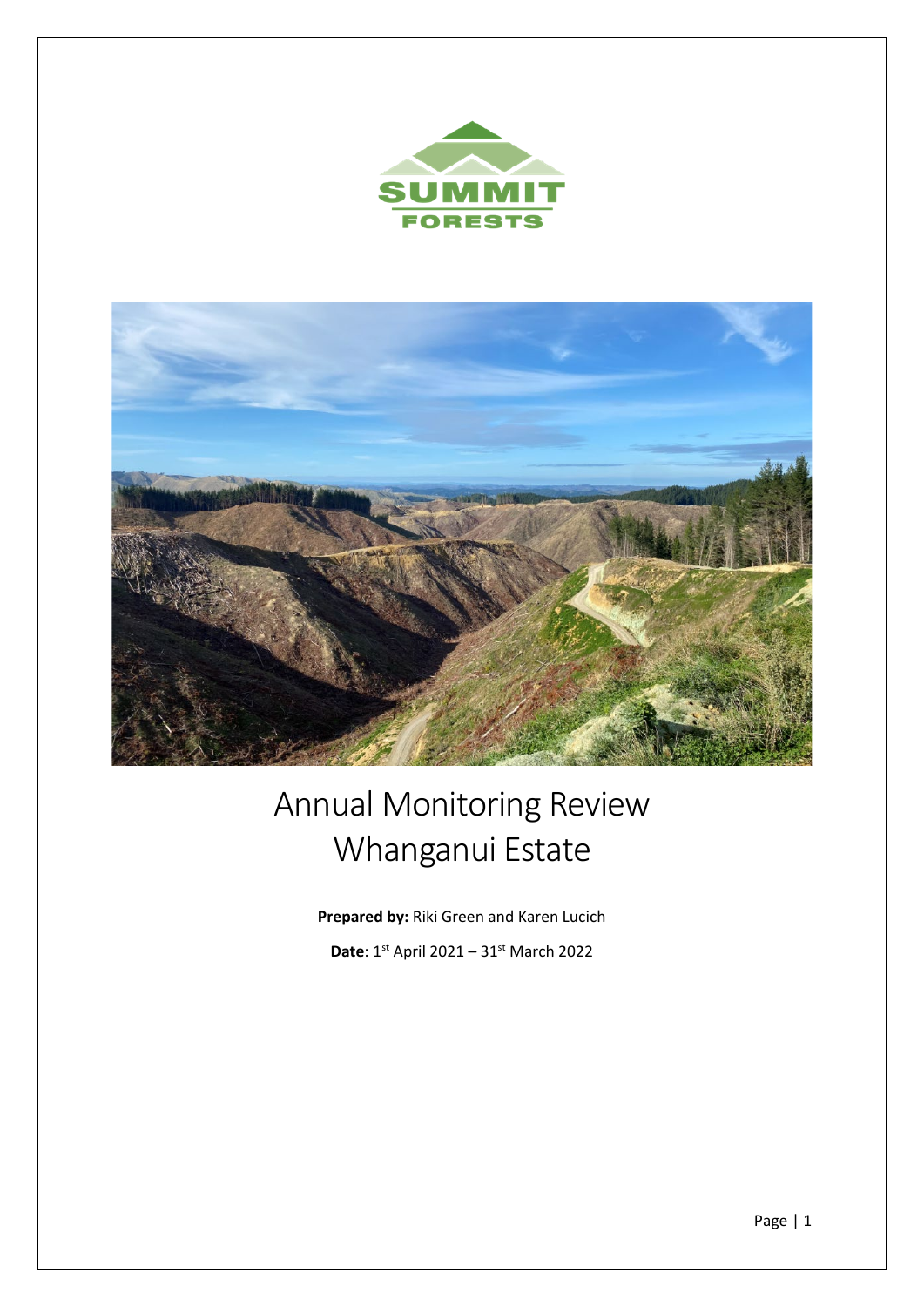# Contents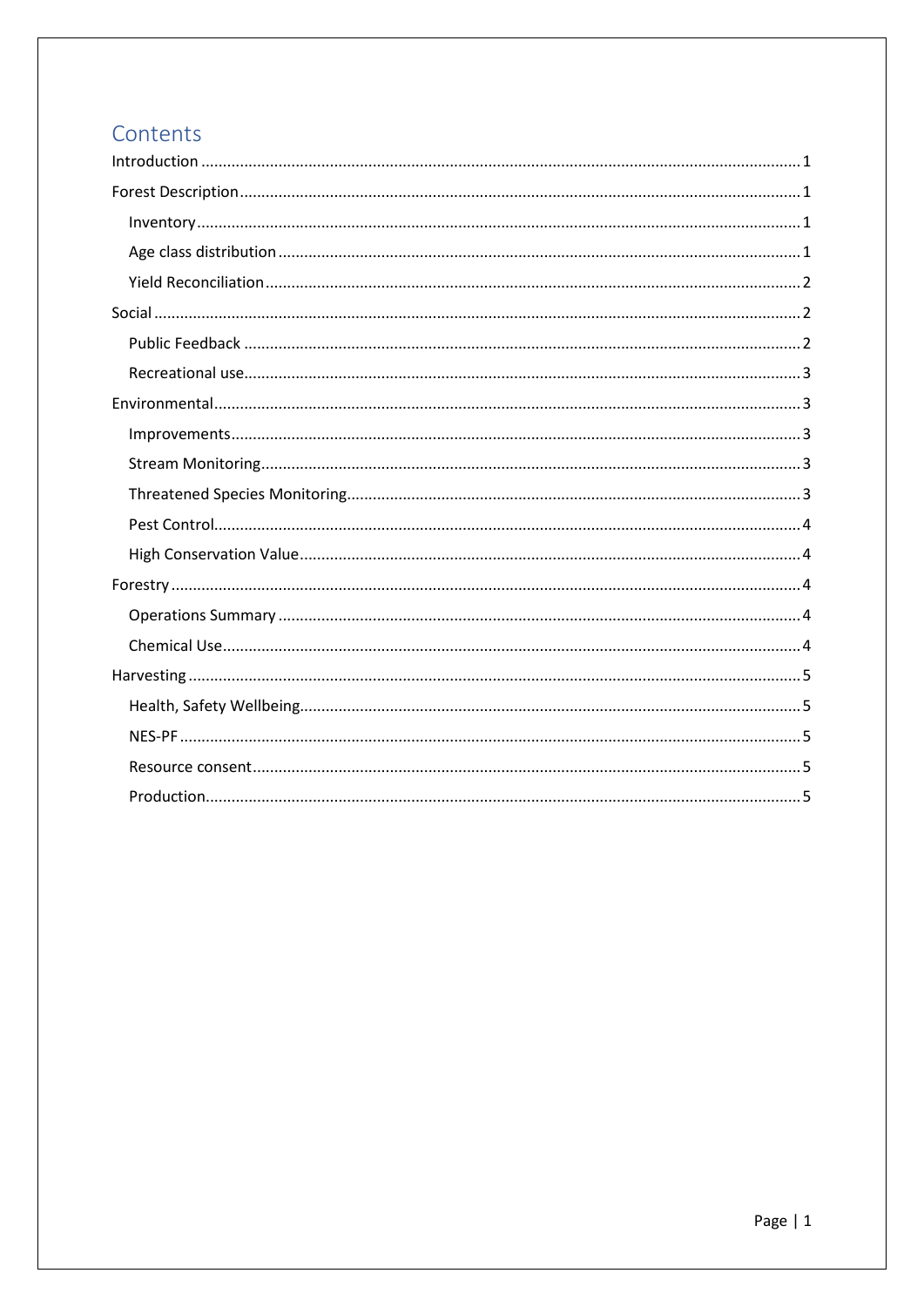## <span id="page-2-0"></span>Introduction

SFNZ was established in 2013 and has maintained Forest Stewardship Council ® (FSC ®) FSC-C112972 certification since Juken New Zealand Limited original assessment in 2008. FSC is an international certification for companies who can demonstrate that they have a good record of environmental management. There are 10 principles covering responsible management of the resource, the environment, people and communities. This Annual Monitoring Review provides a summary of forest operations for the past 12 months and is available on request and is also publicly available on the Summit Forests web sit[e https://www.summitforests.co.nz/.](https://www.summitforests.co.nz/)

SFNZ purchased the former Whanganui District Council estate in 2018 which has an area of approximately 1, 248 hectares. The estate consists of four forests: Te Ara To Waka, Tauwhare, McNabs and Sicelys.

The Gisborne and Whanganui Regional Manager; based in the Gisborne Office, is responsible for ensuring that all tasks are completed in line with company processes. The day-to-day operations of Whanganui Estate is contracted to Forest Management New Zealand Limited (FMNZ), based in Whanganui. Contractors carry out harvesting operations, road construction and maintenance, silviculture, and land preparation. SFNZ currently employs 5 contract workers in the Whanganui Region.

## <span id="page-2-1"></span>Forest Description

#### <span id="page-2-2"></span>Inventory

No inventory has completed in the past 12 months.

## <span id="page-2-3"></span>Age class distribution

The estate has an uneven age class distribution (figure 1) with one aggregation in the young to midrange age classes. Harvesting was completed in November 2021 and there will be gap until the next crop is available for harvest starting in approximately 2028.



*Figure 1 Area by age class distribution of the Whanganui Estate*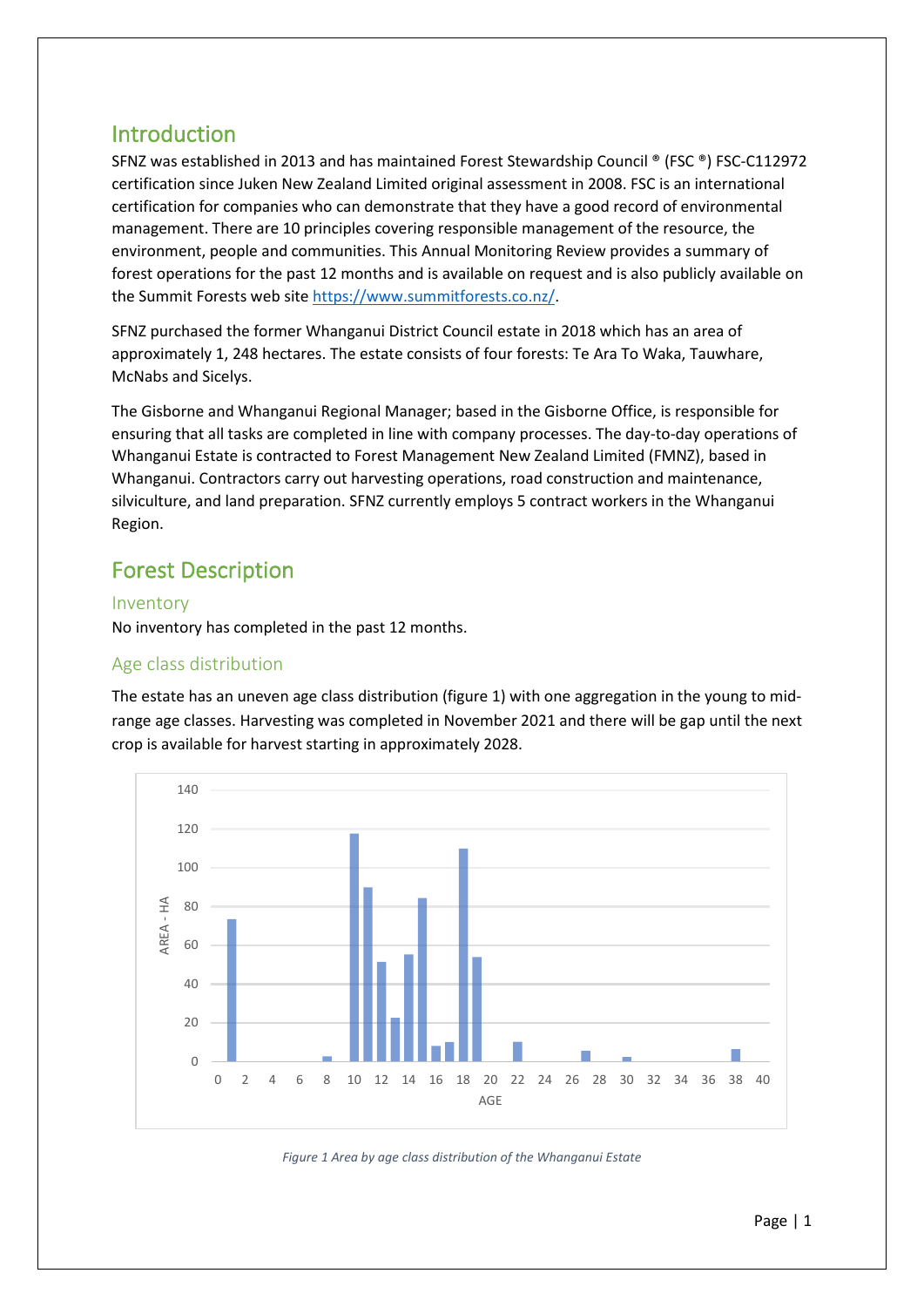#### <span id="page-3-0"></span>Yield Reconciliation

Over the last 12 months the yield reconciliation between the predicted vs actual has shown that the actual production is slightly lower than expected but within the allowable limit for error. Harvesting was only completed in Sicelys forest during this period.



*Figure 2 Yield reconciliation results summary for 2021*

## <span id="page-3-1"></span>Social

#### <span id="page-3-2"></span>Public Feedback

SFNZ strives to engage actively with stakeholders in the many communities where it operates, with particular focus on those directly or indirectly affected by its operations. Prior to commencing harvesting in a new area, SFNZ engages with representatives of the local community so that they are informed of plans and can be involved in developing mitigation strategies for identified concerns. Typically, the groups include forest neighbours, residents on any rural access roads affected by logging traffic, and tangata whenua. SFNZ maintains a stakeholder and public feedback register to monitor and manage issues.

2021 was a quiet year for feedback with no registered communications over this period. This is likely due to the harvesting operation coming to an end and where they were operating was surrounded by adjacent forests and or farm with no boundary issues.





*Figure 3 Record of communications, compliments and complaints from the public.*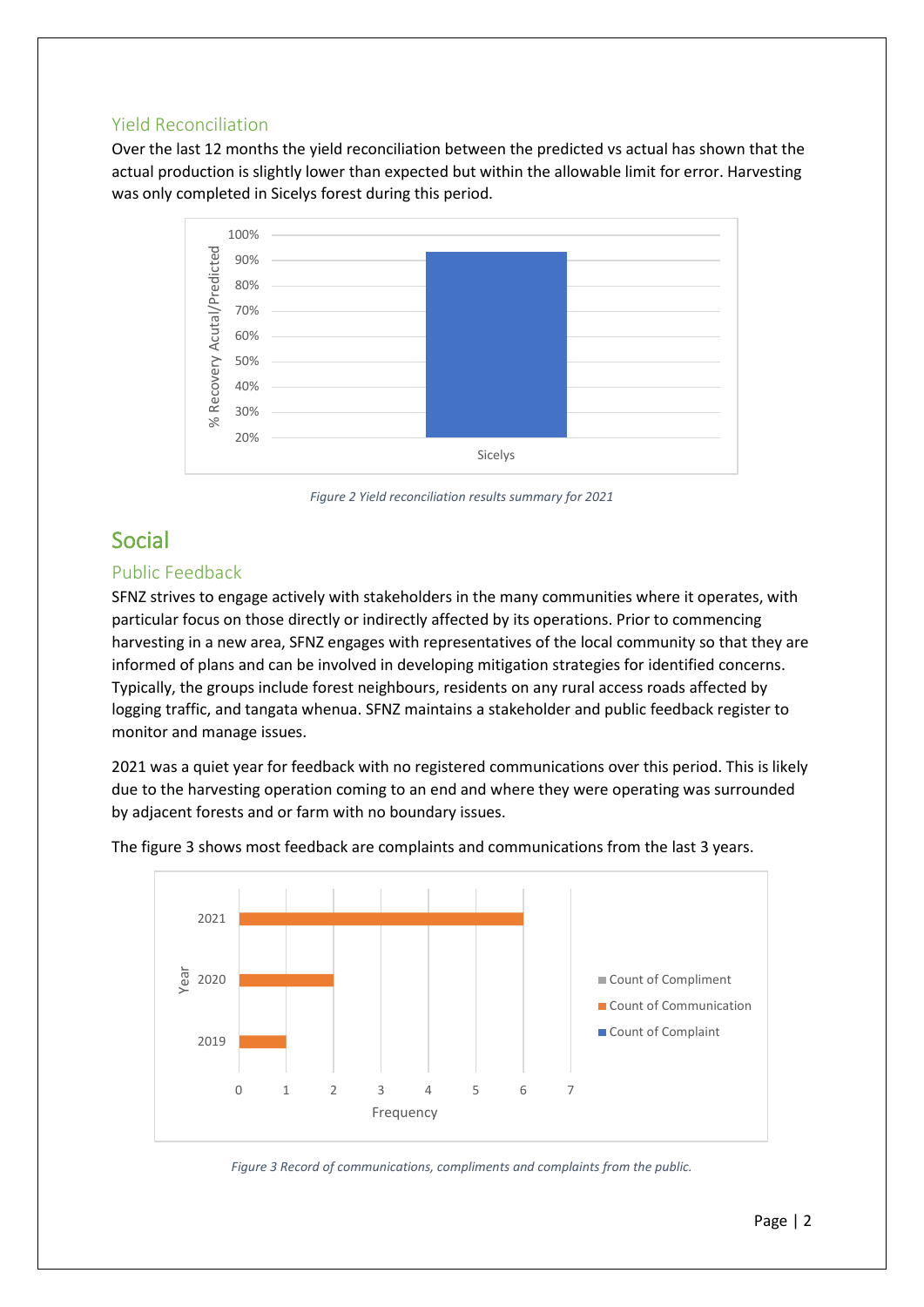#### <span id="page-4-0"></span>Recreational use

Access is allowed in forests where operational or other restrictions are not in place. Most of the access permits for the last 12 months have been for deer hunting.



Figure 4 shows a breakdown of the number of permits issues by type for the last 12 months.

*Figure 4 Summary of the recreational use of the Whanganui estate*

## <span id="page-4-1"></span>Environmental

#### <span id="page-4-2"></span>Improvements

There have been no environmental incidents reported over the past 12 months.

#### <span id="page-4-3"></span>Stream Monitoring

SFNZ is committed to a programme of ensuring that the waterways in and flowing from forests under their stewardship are maintained in a state that has minimal effect on water quality. Water monitoring of significant steams (approximately over 1 meter) is undertaken annually – pre-harvest, during harvest and two years post-harvest.

Tributaries flowing from McNabs, and Sicelys Forests have been assessed as non-significant. This means they do not meet the minimum depth requirements for clarity testing.

### <span id="page-4-4"></span>Threatened Species Monitoring

SFNZ is committed to the conservation, preservation, and protection of threatened species in the forests it manages and support neighbours' efforts. The Operations Guide contains a table of rare, threatened and endangered (RTE) species that could be found in SFNZ forests and crews are trained in discovery protocol. SFNZ maintains a list of RTE sightings, these are mapped in LRM and reported on annually. SFNZ consulted with Department of Conservation, Fish and Game New Zealand, the previous landowners / managers, Whanganui District Council.

There is currently no recorded RTE species within SFNZ Whanganui Forest Estate.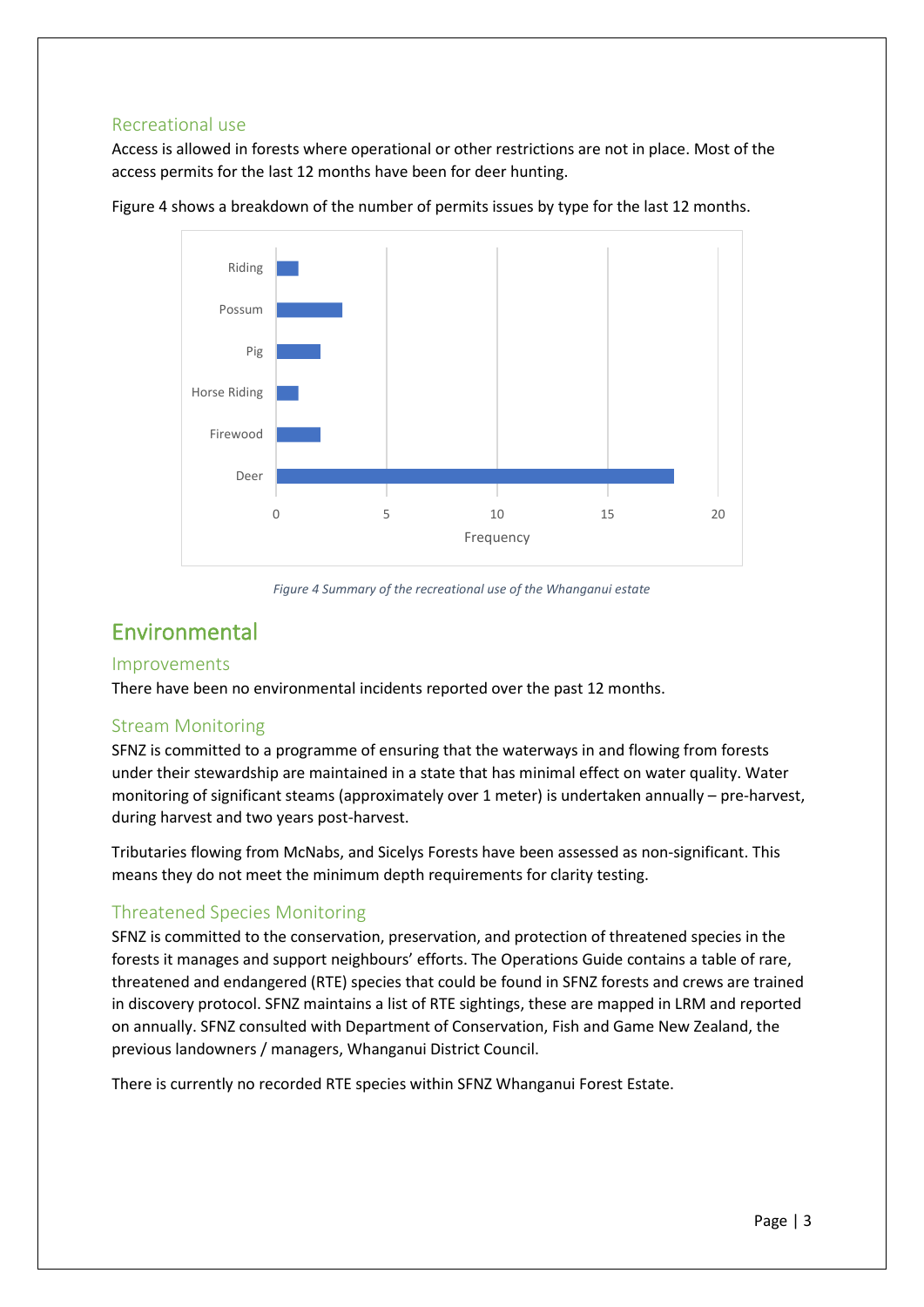#### <span id="page-5-0"></span>Pest Control

FMNZ work in conjunction with the Horizons Regional Council (HRC) on their pest control strategies to improve biodiversity in the region. Table 2 shows a summary pest control results from the past 12 months.

*Table 2: Pest control results 2021*

| Forest         | <b>Feral Cat</b> | Possum | <b>Feral Goat</b> |
|----------------|------------------|--------|-------------------|
| Te Ara To Waka |                  |        |                   |
| <b>McNabs</b>  |                  | 26     |                   |
| Sicelys        |                  | 20     |                   |
| Tauwhare       |                  |        |                   |
| <b>Total</b>   |                  | 51     |                   |

#### <span id="page-5-1"></span>High Conservation Value

There are currently no HCV areas identified in the Whanganui Estate. The assessment of HCV areas in SFNZ estate is ongoing as more information and understanding come to light. The HCV list is reviewed five yearly in consultation with relevant stakeholders. Stakeholder feedback is crucial to this process.

Within SFNZ plantation forests there are pockets of indigenous vegetation mapped as significant non-plantation (SNP). These areas are identified on the Geographic Information System (GIS) and are protected by operational management.

# <span id="page-5-2"></span>Forestry

#### <span id="page-5-3"></span>Operations Summary

In 2021 a total of 73.5 ha was replanted in Sicelys Forest. The remaining area in this forest will be reestablished in 2022.

A total of 214.5 ha was thinned within the Whanganui estate, 169.5ha in Te Ara To Waka and 45ha in Tauwhare. The thinning programme is now back on track after delays in the previous 12 months. Thinning in Tauwhare is on-going and is expected to be completed prior to this year's planting season.

#### <span id="page-5-4"></span>Chemical Use

SFNZ has undertaken Environmental, Social Risk Assessments (ESRA) on all chemical it uses in accordance with FSC Pesticides Policy (FSC-POL-30-001 V3-0). Chemical use is following a similar trend to previous years. Generally, the change in glyphosate use is a factor of the area to be reestablished. Where possible the minimal amount of chemical is used but it is still required to be at a level to get satisfactory results.

Figure 5 shows a breakdown of chemical use of active ingredient for the last two years.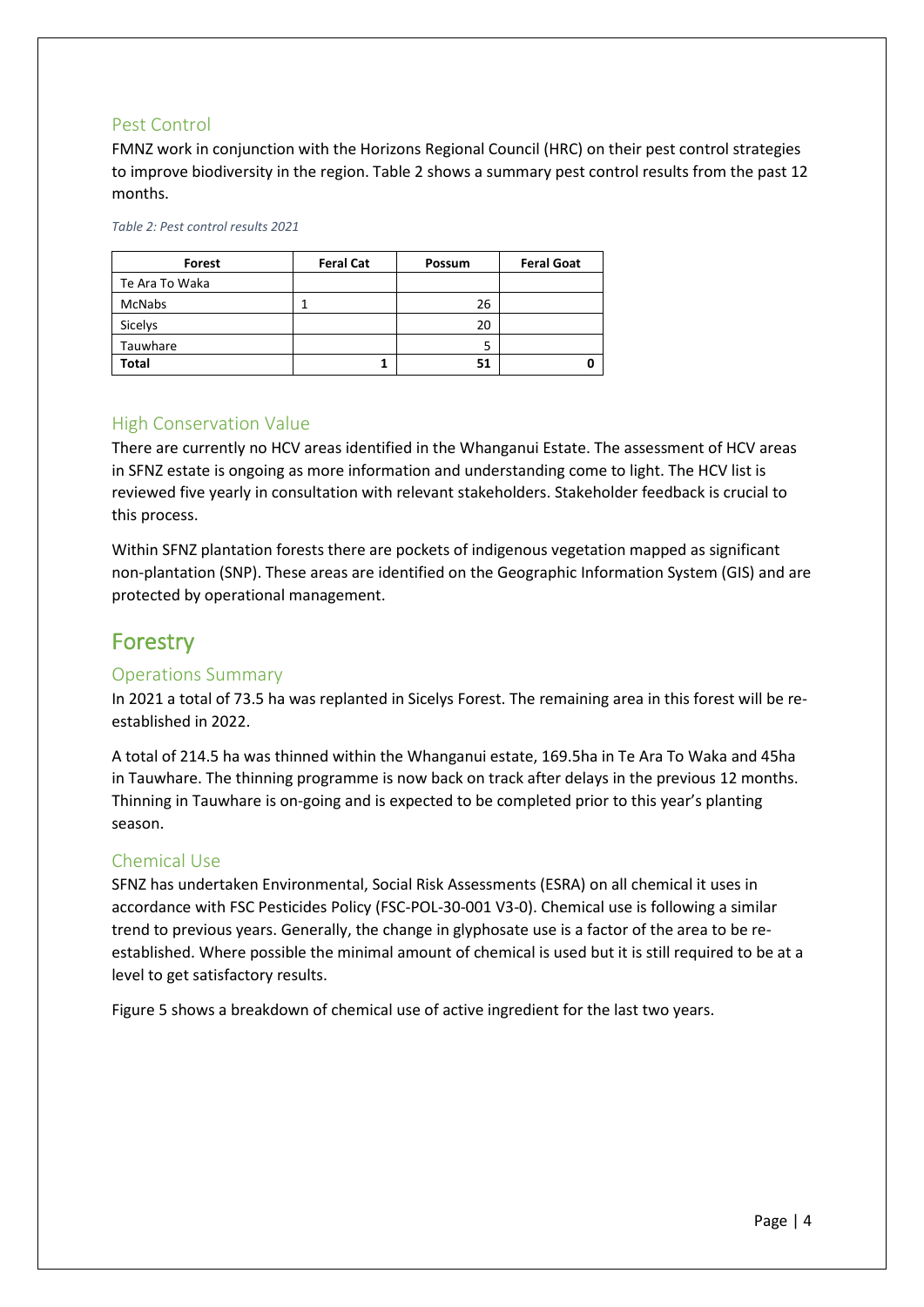

*Figure 5 Chemical use by active ingredient 2021 and 2022*

## <span id="page-6-0"></span>**Harvesting**

## <span id="page-6-1"></span>Health, Safety Wellbeing

In the past 12 months was about consistency with FMNZ completed required audits and monitoring operations to ensure they are completed in a safe manner. During this period there was only three incidents with varying levels of significant. In line with other Summit operations the new H&S framework was integrated into the Whanganui operations.

With harvesting finished and the thinning programme getting underway the focus was making sure the staff onsite were competent and trained for task. This has been a work in progress with limited workplace trainer/assessors available to provide training. FMNZ in conjunction with Villi Tree Services managed to secure are trainer and have worked through get the men onsite qualified.

#### <span id="page-6-2"></span>NES-PF

There was only one NES-PF notified operation for harvesting and earthworks at Sicelys Forest. This has now been closed as the operation is complete

The last sign off visit was completed by the regional in March with no issue noted.

#### <span id="page-6-3"></span>Resource consent

With harvesting operations now complete the resource consent for red zone areas has been surrendered.

#### <span id="page-6-4"></span>Production

Production summaries for the last 12 months